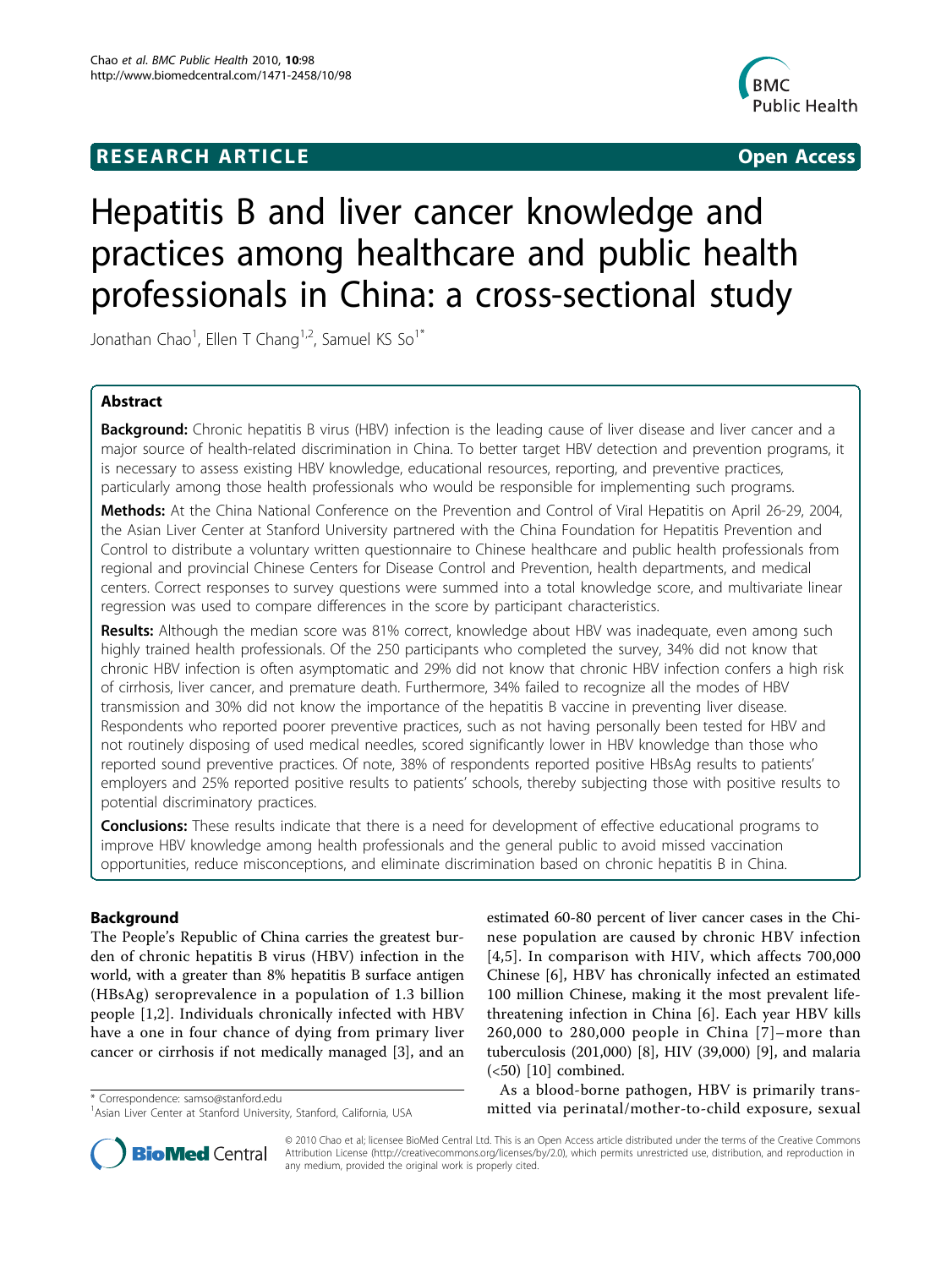intercourse, close household contact, needle-sharing, and occupational (health-care-related) exposure [\[11\]](#page-10-0). In China, where HBV infection is endemic, vertical transmission at childbirth is the predominant route of chronic infection [[12\]](#page-10-0). Vertical transmission can be prevented through the administration of the hepatitis B vaccine and hepatitis B immune globulin at birth [[13](#page-10-0)]. Among those who are chronically infected, routine screening for liver cancer can lead to early detection and a reduced risk of death [\[14](#page-10-0)].

Despite the presence of effective HBV and liver cancer screening measures and the implementation of a free hepatitis B vaccine program for all neonates by the Chinese government in 2002 [\[15](#page-10-0)], HBV continues to be a leading cause of mortality in China, with liver cancer ranking as the second most common cancer site among men and the fifth among women [[16\]](#page-10-0). The persistence of high HBV-related mortality rates could be attributed in part to a lack of health provider knowledge, which can be a major obstacle to implementation of preventive programs. Yet, to our knowledge, the only study on health provider knowledge of HBV in China was a 1993 study by Clayton et al., who found poor HBV-related knowledge and widespread unsafe needle-use practices among village doctors in rural Minhou county in Fujian province [[17](#page-10-0)]. With no wider studies on this topic, we set out to assess HBV-related knowledge among health professionals, including Chinese healthcare and public health professionals from regional and provincial Chinese CDC, health departments, and medical centers–i.e., those who should be the best-educated in viral hepatitis prevention. This survey enabled us to identify areas of HBV-related knowledge deficits, as well as associations of HBV preventive actions or demographics with levels of HBV knowledge. Our goal was to highlight the successes in HBV prevention while also determining the nature of obstacles in effective HBV prevention, so as to inform the design of future initiatives aimed at reducing the burden of HBV in China.

# Methods

# Study population

Voluntary written questionnaires were administered as part of the registration process at the China National Conference on the Prevention and Control of Viral Hepatitis held on April 26-29, 2004, in Hangzhou, China. The meeting was organized by the China Foundation for Hepatitis Prevention and Control, a national non-profit organization affiliated with the China CDC. Participants comprised public health and healthcare professionals from the provincial and regional CDC, health departments and medical centers. Conference attendees were asked to complete the questionnaire on-site at the conference at the time of registration, prior to being influenced by the conference proceedings. Signed consent to participate in the survey was obtained by the China Foundation for Hepatitis Prevention and Control. Among approximately 600 conference attendees, 250 completed the questionnaire; information was not obtained on attendees (including vendors) who did not complete the questionnaire.

# Questionnaire

The questionnaire was developed in-language (simplified Chinese) by the Asian Liver Center at Stanford University, based on its past experience with administering hepatitis B knowledge surveys in other populations, and with input from the China Foundation for Hepatitis Prevention and Control. The questionnaire consisted of four sections: i) HBV knowledge, ii) HBV prevention and reporting practices, iii) HBV educational resources, and iv) demographics and personal HBV-related health history. The knowledge section tested basic HBV and liver cancer knowledge concerning disease transmission, age-group risk, testing, incidence, whether treatment is curative, symptoms, outcomes, causes of liver cancer, prevention of perinatal transmission, modes of transmission, preventive measures, vaccination, and management of infected individuals. The section on HBV practices surveyed local test reporting, local restrictions on infected individuals, local vaccination practices, and needle disposal policies. The third section surveyed local HBV education. The fourth section surveyed participant demographics and personal HBV preventive actions.

# Statistical methods

An overall knowledge score was determined based on the sum of correct answers to the 16 knowledge-based questions. A correct response to each question received one point; incorrect and missing responses received no points. Knowledge questions that had multiple correct answers were awarded one point only if respondents selected all correct answer choices. Questions on local HBV practices, HBV education, and participant HBV preventive actions were categorized as "yes" if the participant reported performing the action and "no" if he or she did not. Missing responses were excluded because they were considered to be uninformative.

Univariate associations of demographic characteristics, participant HBV preventive practices, local HBV practices, and local HBV educational resources with knowledge score were assessed using linear regression to estimate the difference of total knowledge score (in continuous points with a corresponding 95% confidence interval [CI]) between groups. We grouped the 35 provinces and other administrative areas in China into 3 regions (East, Central, West) based on the regions defined in a 2004 study of hepatitis B vaccine coverage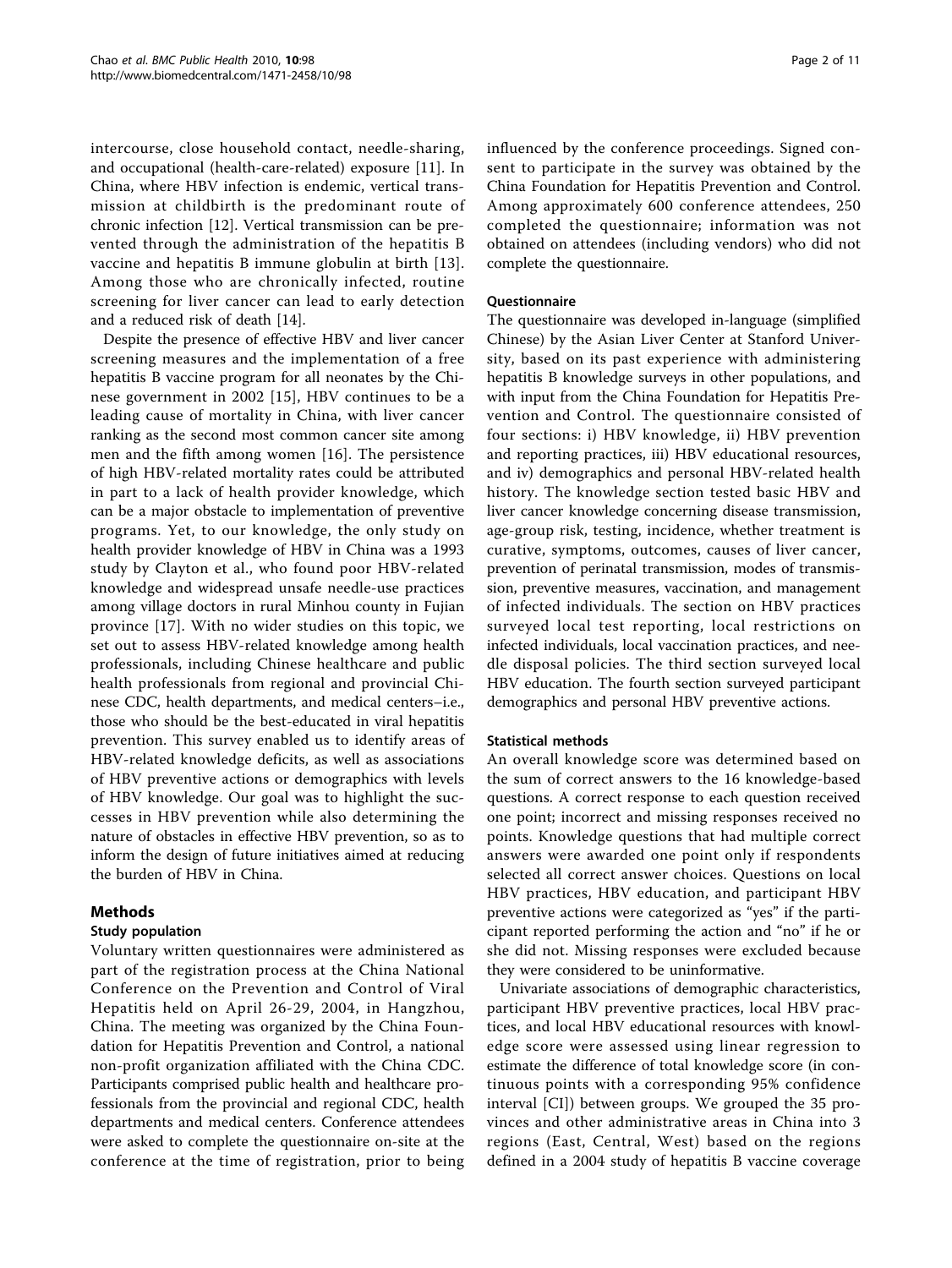done by the Chinese Ministry of Health [\[18\]](#page-10-0). Covariates that were marginally ( $p < 0.10$ ) associated with knowledge score were included in multivariate regression models for knowledge score. Multivariate models were adjusted for rural/urban status of residence, education level, occupation, whether or not the respondent had been tested for HBV, local test result notification practices, and local availability of free vaccines. Data were analyzed using SAS version 9.1.3 (SAS Institute, Cary, NC).

# Results

The demographic and some HBV-related characteristics of the study population are shown in Table [1.](#page-3-0) Most participants were male, urban, university-educated healthcare or public health professionals.

# Hepatitis B knowledge level

Out of a total knowledge score of 16, the median knowledge score was 13 (81%) correct (range = 4 to 16); 13 individuals (5%) responded correctly to all of the knowledge questions. Although five questions were correctly answered by more than 90% of participants, there was deficient HBV knowledge in several areas (Table [2\)](#page-4-0). For example, 34% of respondents did not know that chronic HBV infection does not usually have symptoms and 29% did not know that chronic HBV infection can lead to liver cirrhosis, liver cancer, and premature death. Another 19% of respondents did not know that both HBV and hepatitis C virus (HCV) infection can lead to chronic (lifelong) infection. Thirty-four percent were unaware that contaminated blood, contaminated needles, unprotected sex with an infected person, and birth to an infected mother are all modes of HBV transmission. Furthermore, 30% of individuals did not know that giving the hepatitis B vaccine and avoiding the reuse of needles are two of the best ways to prevent HBV transmission. Only 31% of health workers knew that alphafetoprotein (AFP), alanine aminotransferase (ALT), and ultrasound tests should be performed to test liver function and screen for liver cancer in someone chronically infected with HBV.

# Hepatitis B prevention, reporting practices, and public educational resources

Of the individuals surveyed, 18% said that they do not report a positive HBsAg screening test result directly to the patient (Table [2](#page-4-0)). Conversely, 38% reported a positive HBsAg test result to the patient's employer and 25% reported a positive result to the patient's school– practices that exacerbate employer- and school-based discrimination against HBsAg-positive individuals in China [[19,20\]](#page-10-0). Likewise, 28% of health workers reported that an infected individual in their city was prohibited from attending school and 27% said that infected individuals are prohibited from entering the healthcare industry. With regard to local vaccination policies, 90% of health workers reported that their city/village, at the minimum, provides free vaccines for newborns, and most do so for healthcare workers as well. However, 15% of health professionals did not know how their hospital or clinic handled used needles and 20% did not have health information about HBV available at their workplace.

# Hepatitis B preventive actions

Nearly all participants reported that they and their children had received the hepatitis B vaccine series and that they themselves had been tested for HBV infection (Table [1](#page-3-0)). Nearly one-third had a family history of chronic hepatitis B and 8.5% had a family history of liver cancer. Thirtyseven percent had heard of the Jade Ribbon Campaign, an international initiative launched by the Asian Liver Center at Stanford University in 2001 to increase hepatitis B and liver cancer awareness and prevention.

## Associations with hepatitis B knowledge level

After adjusting for other influences on HBV-related knowledge, individuals from rural provinces scored, on average, 1.0 point lower (95% CI: -1.6, -0.3 points) in HBV-related knowledge questions compared with those from urban provinces (Table [3](#page-5-0)). In addition, individuals who had completed only high school or vocational school scored 1.2 and 1.3 points lower, respectively, than individuals who had completed college or university. Of the occupations surveyed, nurse/midwives scored 2.4 points lower (95% CI: -4.3, -0.5) than physicians on HBV-related knowledge questions, while elementary school staff scored 3.9 points lower (95% CI: -7.4, -0.4). Health professionals who reported having personally been screened for HBV scored 1.2 points higher (95% CI: 0.1, 2.3) than health workers who did not report having been tested. Having been vaccinated or having had one's children vaccinated against HBV was not significantly associated with differences in knowledge score.

In terms of local HBV-related practices, health professionals who reported positive HBsAg test results only to schools and/or employers scored significantly lower (-1.5 points, 95% CI: -2.1, -0.9) than health workers who reported results only to the patient (with or without reporting to the health department). In addition, individuals who reported that their local hospitals disinfected and reused needles scored significantly poorer (-2.0 points, 95% CI: -4.1, 0.0) than those whose hospitals destroyed needles on-site after a single use. However, health workers who reported employment, schooling, and/or community restrictions on persons with chronic HBV infection in their city/village did not score significantly lower than health workers who reported no such restrictions.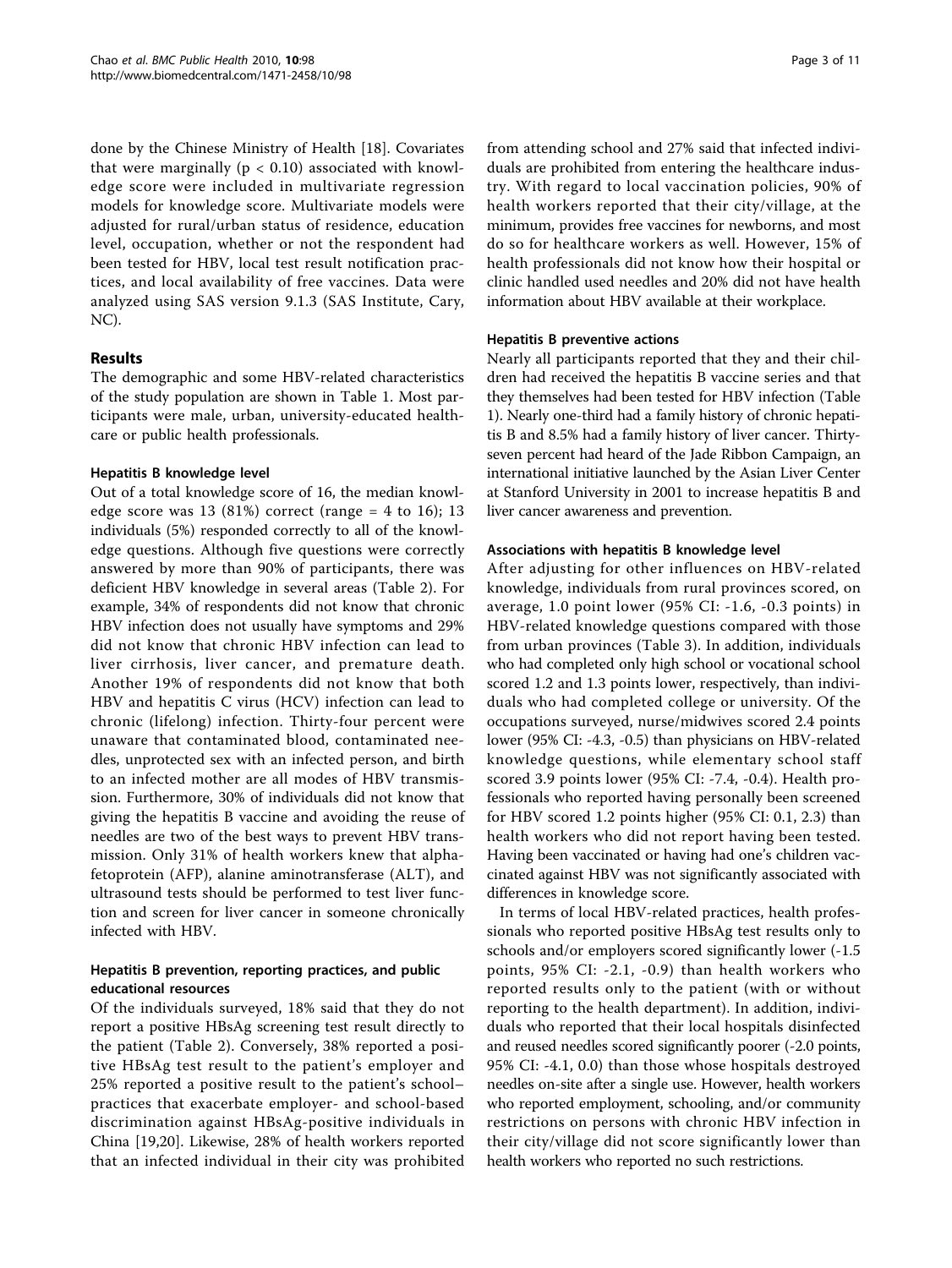| Characteristic                       | N              | (%)  | Characteristic                         | N              | (%)  |
|--------------------------------------|----------------|------|----------------------------------------|----------------|------|
| Sex                                  |                |      | <b>Education level</b>                 |                |      |
| Male                                 | 146            | 60.1 | Elementary                             | $\mathbf{1}$   | 0.4  |
| Female                               | 97             | 39.9 | Middle school                          | $\mathbf{1}$   | 0.4  |
| Unknown                              | 6              |      | High school                            | 18             | 7.4  |
| Province of residence                |                |      | Vocational                             | 29             | 11.8 |
| Heilongjiang                         | $\overline{4}$ | 1.7  | University/college                     | 181            | 73.9 |
| Jilin                                | 13             | 5.6  | Graduate/professional degree           | 15             | 6.1  |
| Liaoning                             | 3              | 1.3  | Unknown                                | $\overline{4}$ |      |
| Beijing                              | 16             | 6.9  | Occupation                             |                |      |
| Inner Mongolia                       | $\overline{4}$ | 1.7  | Physician                              | 83             | 34.6 |
| Gansu                                | 26             | 11.2 | Nurse or midwife                       | 5              | 2.1  |
| Xinjiang                             | $\overline{2}$ | 0.9  | Elementary school teacher/admin        | $\mathbf{1}$   | 0.4  |
| Qinghai                              | 10             | 4.3  | Social worker                          | 13             | 5.4  |
| Ningxia                              | $\overline{2}$ | 0.9  | Government public health worker        | 42             | 17.5 |
| Shanxi                               | 7              | 3.0  | Local public health worker             | 83             | 34.6 |
| Hebei                                | 18             | 7.8  | Hospital administrator                 | 13             | 5.4  |
| Shandong                             | 9              | 3.9  | Unknown                                | 9              |      |
| Jiangsu                              | 14             | 6.0  | Family history of chronic hepatitis B  |                |      |
| Henan                                | 19             | 8.2  | Yes                                    | 72             | 30.8 |
| Shaanxi                              | 20             | 8.6  | <b>No</b>                              | 162            | 69.2 |
| Sichuan                              | 5              | 2.2  | Unknown                                | 15             |      |
| Tibet                                | 1              | 0.4  | Family history of liver cancer         |                |      |
| Chongqing                            | 2              | 0.9  | Yes                                    | 19             | 8.5  |
| Hubei                                | 4              | 1.7  | <b>No</b>                              | 204            | 91.5 |
| Anhui                                | 3              | 1.3  | Unknown                                | 26             |      |
| Shanghai                             | 3              | 1.3  | Ever been tested for HBV               |                |      |
| Zhejiang                             | 18             | 7.8  | Yes                                    | 225            | 94.9 |
| Jiangxi                              | $\overline{4}$ | 1.7  | No                                     | 12             | 5.1  |
| Fujian                               | $\overline{2}$ | 0.9  | Unknown                                | 12             |      |
| Hunan                                | 2              | 0.9  | Vaccinated against HBV                 |                |      |
| Yunnan                               | $\overline{2}$ | 0.9  | Yes                                    | 195            | 81.6 |
| Guangxi                              | 5              | 2.2  | No                                     | 44             | 18.4 |
| Guangdong                            | 14             | 6.0  | Unknown                                | 10             |      |
| Unknown                              | 17             |      | Children vaccinated against HBV        |                |      |
| Rural/urban status of residence      |                |      | Yes                                    | 226            | 95.8 |
| Rural                                | 39             | 16.0 | No                                     | 10             | 4.2  |
| Urban                                | 205            | 84.0 | Unknown                                | 13             |      |
| Unknown                              | 5              |      | Ever heard of the Jade Ribbon Campaign |                |      |
| Population of town/city of residence |                |      | Yes                                    | 88             | 37.3 |
| $<$ 10,000                           | 17             | 7.0  | No                                     | 148            | 62.7 |
| 10,000-50,000                        | 75             | 30.9 | Unknown                                | 13             |      |
| 500,000-1 million                    | 42             | 17.3 |                                        |                |      |
| >1 million                           | 109            | 44.9 |                                        |                |      |
| Unknown                              | 6              |      |                                        |                |      |

# <span id="page-3-0"></span>Table 1 Distribution of demographic characteristics and hepatitis B preventive practices among health professionals in China

# **Discussion**

Our results show that even in our sample of highly educated healthcare providers and public health professionals, HBV- and liver-cancer-related knowledge, practices, and education were deficient, especially among health workers from rural provinces of China, those with lower general education, and nurses, midwives, and elementary school staff. HBV-related knowledge scores were higher among participants from areas with patient-directed HBV test notification procedures and strict needle disposal practices, suggesting that HBV knowledge and sound health policy are intertwined.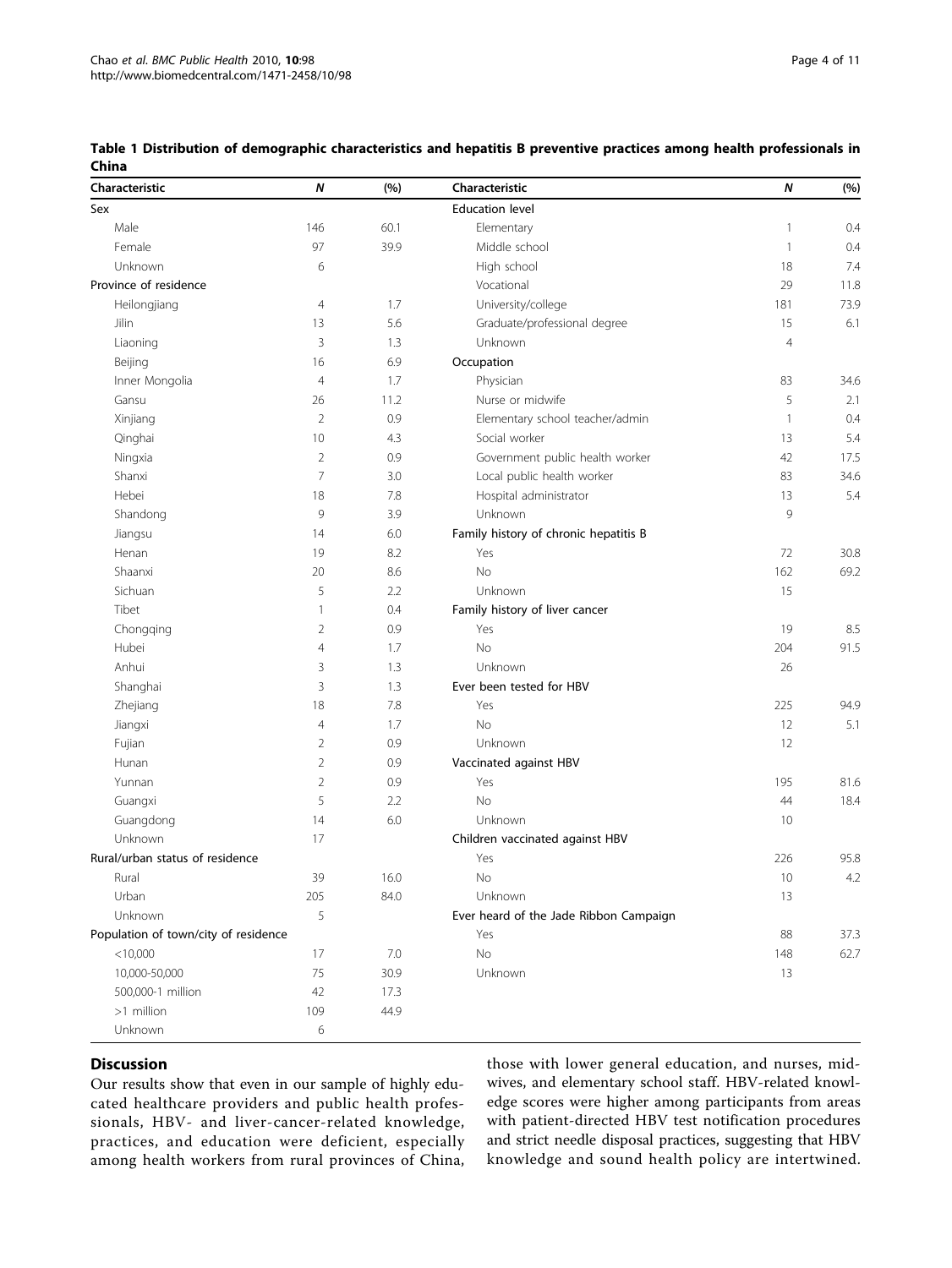# <span id="page-4-0"></span>Table 2 Distribution of hepatitis B and liver cancer knowledge and local hepatitis B practices among health professionals in China

| Survey question                                                                                                     | Ν   | (%)  |
|---------------------------------------------------------------------------------------------------------------------|-----|------|
| HBV knowledge                                                                                                       |     |      |
| Which of the following viruses is transmitted like HIV?                                                             |     |      |
| Correct                                                                                                             | 228 | 91.6 |
| Incorrect/missing                                                                                                   | 21  | 8.4  |
| Which of the following age groups, if infected, is at highest risk of<br>developing chronic HBV infection?          |     |      |
| Correct                                                                                                             | 223 | 89.6 |
| Incorrect/missing                                                                                                   | 26  | 10.4 |
| Which of the following blood tests measures protection against HBV?                                                 |     |      |
| Correct                                                                                                             | 209 | 83.9 |
| Incorrect/missing                                                                                                   | 40  | 16.1 |
| How many people in China have chronic HBV infection?                                                                |     |      |
| Correct                                                                                                             | 234 | 94.0 |
| Incorrect/missing                                                                                                   | 15  | 6.0  |
| Which of the following is a curative treatment for HBV?                                                             |     |      |
| Correct                                                                                                             | 216 | 86.8 |
| Incorrect/missing                                                                                                   | 33  | 13.2 |
| Does chronic hepatitis B usually cause symptoms?                                                                    |     |      |
| Correct                                                                                                             | 165 | 66.3 |
| Incorrect/missing                                                                                                   | 84  | 33.7 |
| What are the potential complications of chronic HBV infection?                                                      |     |      |
| Correct                                                                                                             | 177 | 71.1 |
| Incorrect/missing                                                                                                   | 72  | 28.9 |
| What is the most common cause of liver cancer in<br>China?                                                          |     |      |
| Correct                                                                                                             | 235 | 94.4 |
| Incorrect/missing                                                                                                   | 14  | 5.6  |
| If a pregnant woman is an HBV carrier, which of the following is the best<br>way to prevent perinatal transmission? |     |      |
| Correct                                                                                                             | 214 | 85.9 |
| Incorrect/missing                                                                                                   | 35  | 14.1 |
| Which of the following viruses is transmitted by contaminated water?                                                |     |      |
| Correct                                                                                                             | 240 | 96.4 |
| Incorrect/missing                                                                                                   | 9   | 3.6  |
| Which of the following forms of viral hepatitis is vaccine-<br>preventable?                                         |     |      |
| Correct                                                                                                             | 239 | 96.0 |
| Incorrect/missing                                                                                                   | 10  | 4.0  |
| Which of the following forms of viral hepatitis can lead to chronic<br>hepatitis?                                   |     |      |
| Correct                                                                                                             | 201 | 80.7 |
| Incorrect/missing                                                                                                   | 48  | 19.3 |
| What are the modes of HBV transmission?                                                                             |     |      |
| Correct                                                                                                             | 164 | 65.9 |
| Incorrect/missing                                                                                                   | 85  | 34.1 |
| What are the best ways of preventing transmission of HBV?                                                           |     |      |
| Correct                                                                                                             | 175 | 70.3 |
| Incorrect/missing                                                                                                   | 74  | 29.7 |
| Who should be vaccinated if they are not protected against HBV?                                                     |     |      |
| Correct                                                                                                             | 221 | 88.8 |
| Incorrect/missing                                                                                                   | 28  | 11.2 |

# Table 2: Distribution of hepatitis B and liver cancer knowledge and local hepatitis B practices among health professionals in China (Continued)

| What are the tests used to monitor patients with chronic HBV infection?                             |          |  |  |  |
|-----------------------------------------------------------------------------------------------------|----------|--|--|--|
| Correct<br>77                                                                                       | 30.9     |  |  |  |
| Incorrect/missing                                                                                   | 172 69.1 |  |  |  |
| HBV health practices                                                                                |          |  |  |  |
| If someone tests positive for HBV, do you report the results to the patient?                        |          |  |  |  |
| Yes<br>202                                                                                          | 82.1     |  |  |  |
| No<br>44                                                                                            | 17.9     |  |  |  |
| If someone tests positive for HBV, do you report the results to the patient's<br>employer?          |          |  |  |  |
| Yes<br>93                                                                                           | 37.8     |  |  |  |
| No<br>153                                                                                           | 62.2     |  |  |  |
| If someone tests positive for HBV, do you report the results to the patient's<br>school?            |          |  |  |  |
| Yes<br>61                                                                                           | 24.8     |  |  |  |
| Nο<br>185                                                                                           | 75.2     |  |  |  |
| If someone tests positive for HBV, do you report the results to the health<br>department?           |          |  |  |  |
| Yes<br>105                                                                                          | 42.7     |  |  |  |
| No<br>141                                                                                           | 57.3     |  |  |  |
| Does your city/village prohibit HBV-infected individuals from working for<br>the government?        |          |  |  |  |
| 25<br>Yes                                                                                           | 13.0     |  |  |  |
| 167<br>Nο                                                                                           | 87.0     |  |  |  |
| Does your city/village prohibit HBV-infected individuals from attending<br>schools?                 |          |  |  |  |
| Yes<br>53                                                                                           | 27.6     |  |  |  |
| Νo                                                                                                  | 139 72.4 |  |  |  |
| Does your city/village require HBV-infected individuals to have separate<br>eating utensils/plates? |          |  |  |  |
| Yes<br>35                                                                                           | 18.2     |  |  |  |
| No                                                                                                  | 157 81.8 |  |  |  |
| Does your city/village prohibit HBV-infected individuals from working in<br>healthcare?             |          |  |  |  |
| Yes<br>52                                                                                           | 27.1     |  |  |  |
| 140<br>Νo                                                                                           | 72.9     |  |  |  |
| What population groups receive free hepatitis B vaccines in your city/<br>village?                  |          |  |  |  |
| Vaccines are free for newborns $(\pm$ other groups)<br>222                                          | 89.5     |  |  |  |
| Vaccines are free for health workers only<br>5                                                      | 2.0      |  |  |  |
| Vaccines are only for purchase<br>19                                                                | 7.7      |  |  |  |
| Vaccines are not available<br>2                                                                     | 0.8      |  |  |  |
| What do clinics/hospitals do with used needles in your city/village?                                |          |  |  |  |
| Single use and destroy on site<br>186                                                               | 75.3     |  |  |  |
| Single use but collected by supplier for disposal<br>19                                             | 7.7      |  |  |  |
| Disinfect and reuse<br>6                                                                            | 2.4      |  |  |  |
| Don't know<br>36                                                                                    | 14.6     |  |  |  |
| Do you display or have available HBV educational material in your<br>workplace?                     |          |  |  |  |
| Yes, we have posters<br>69                                                                          | 27.7     |  |  |  |
| Yes, printed information is available by request<br>62                                              | 24.9     |  |  |  |
| Both<br>69                                                                                          | 27.7     |  |  |  |
| No<br>49                                                                                            | 19.7     |  |  |  |

HBV: hepatitis B virus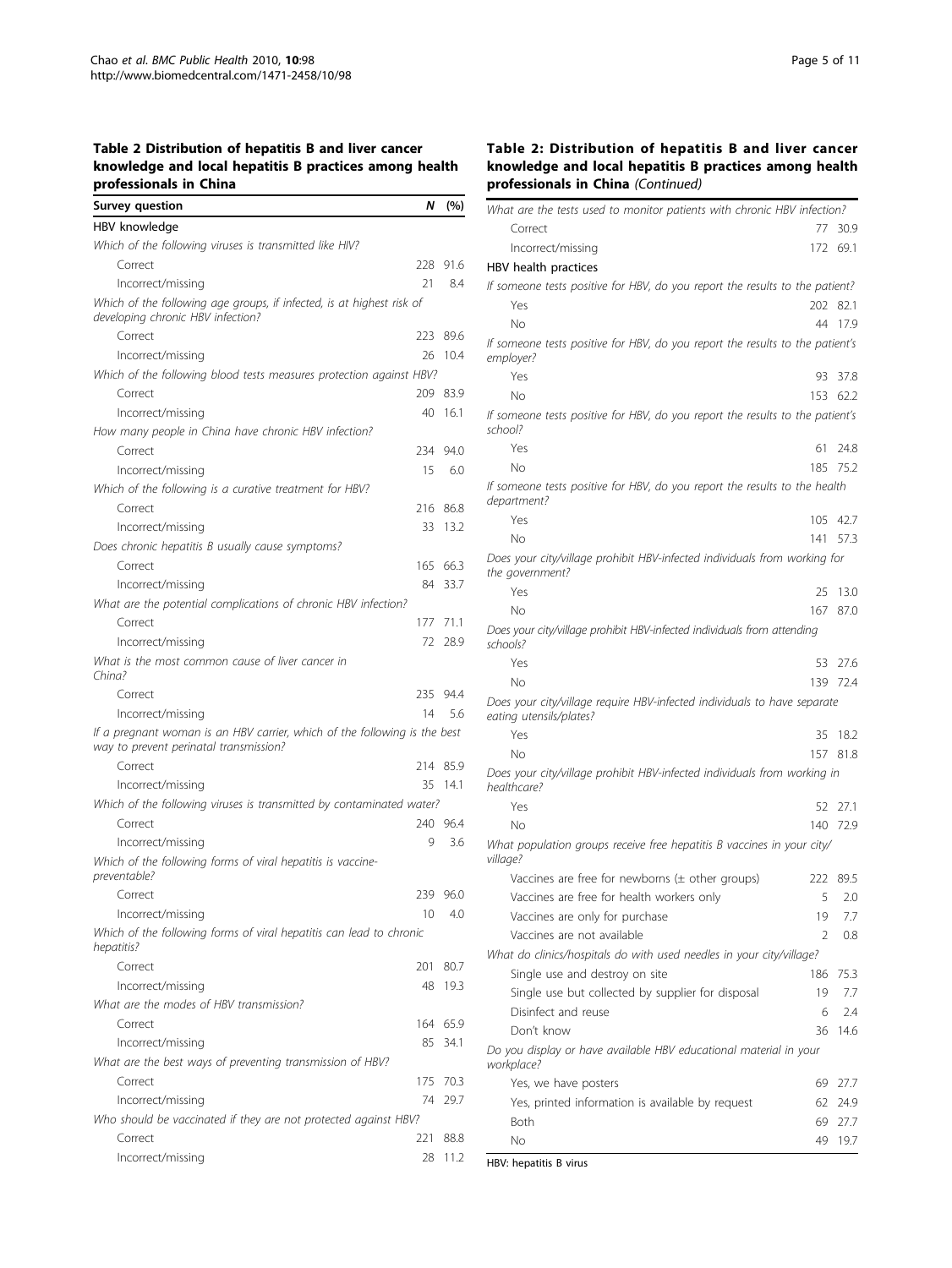# <span id="page-5-0"></span>Table 3 Differences in hepatitis B knowledge scores among health professionals in China

| Characteristic                         | c scores annong nearm professionals in ening<br>Unadjusted difference | 95% Confidence Interval        | p-value |
|----------------------------------------|-----------------------------------------------------------------------|--------------------------------|---------|
| Sex                                    |                                                                       |                                |         |
| Male                                   | 0.0                                                                   | reference                      |         |
| Female                                 | 0.2                                                                   | $(-0.4, 0.7)$                  | 0.57    |
| Region of residence                    |                                                                       |                                |         |
| Eastern                                | 0.0                                                                   | reference                      |         |
| Central                                | 0.3                                                                   | $(-0.3, 1.0)$                  | 0.29    |
| Western                                | $-0.8$                                                                | $(-1.5, -0.2)$                 | 0.01    |
| Rural/urban status of residence        |                                                                       |                                |         |
| Rural                                  | $-1.8$                                                                | $(-2.4, -1.1)$                 | < 0.001 |
| Urban                                  | 0.0                                                                   | reference                      |         |
| Population of town/city of residence   |                                                                       |                                |         |
| $<$ 10,000                             | $-1.5$                                                                | $(-2.5, -0.5)$                 | 0.005   |
| 10,000-500,000                         | $-0.5$                                                                | $(-1.0, 0.1)$                  | 0.12    |
| 500,000-1 million                      | $-0.2$                                                                | $(-0.9, 0.5)$                  | 0.57    |
| >1 million                             | 0.0                                                                   | reference                      |         |
| Education level                        |                                                                       |                                |         |
|                                        | 0.7                                                                   |                                | 0.71    |
| Elementary<br>Middle school            | $-0.3$                                                                | $(-3.2, 4.7)$<br>$(-4.2, 3.7)$ | 0.90    |
| High school                            | $-1.8$                                                                |                                |         |
| Vocational                             |                                                                       | $(-2.7, -0.8)$                 | < 0.001 |
|                                        | $-1.3$                                                                | $(-2.1, -0.5)$                 | 0.002   |
| University/college                     | 0.0                                                                   | reference                      |         |
| Graduate/professional degree           | $-0.3$                                                                | $(-1.4, 0.7)$                  | 0.56    |
| Occupation                             |                                                                       |                                |         |
| Physician                              | $0.0\,$                                                               | reference                      |         |
| Nurse or midwife                       | $-5.0$                                                                | $(-6.8, -3.2)$                 | < 0.001 |
| Elementary school teacher/admin        | $-3.2$                                                                | $(-7.2, 0.7)$                  | 0.11    |
| Social worker                          | $-0.3$                                                                | $(-1.5, 0.9)$                  | 0.62    |
| Government public health worker        | $-0.2$                                                                | $(-1.0, 0.5)$                  | 0.57    |
| Local public health worker             | $-0.2$                                                                | $(-0.8, 0.4)$                  | 0.51    |
| Hospital administrator                 | $-0.4$                                                                | $(-1.6, 0.7)$                  | 0.45    |
| Family history of chronic hepatitis B  |                                                                       |                                |         |
| Yes                                    | 0.0                                                                   | $(-0.6, 0.6)$                  | 0.92    |
| No                                     | 0.0                                                                   | reference                      |         |
| Family history of liver cancer         |                                                                       |                                |         |
| Yes                                    | $-0.6$                                                                | $(-1.5, 0.4)$                  | 0.25    |
| No                                     | 0.0                                                                   | reference                      |         |
| Ever been tested for HBV               |                                                                       |                                |         |
| Yes                                    | 1.9                                                                   | $(-0.7, 3.0)$                  | 0.002   |
| No                                     | 0.0                                                                   | reference                      |         |
| Vaccinated against HBV                 |                                                                       |                                |         |
| Yes                                    | 0.5                                                                   | $(-0.2, 1.1)$                  | 0.19    |
| No                                     | 0.0                                                                   | reference                      |         |
| Children vaccinated against HBV        |                                                                       |                                |         |
| Yes                                    | 1.1                                                                   | $(-0.2, 2.5)$                  | 0.09    |
| No                                     | 0.0                                                                   | reference                      |         |
| Ever heard of the Jade Ribbon Campaign |                                                                       |                                |         |
| Yes                                    | 0.0                                                                   | $(-0.6, 0.5)$                  | 0.92    |
| No                                     | 0.0                                                                   | reference                      |         |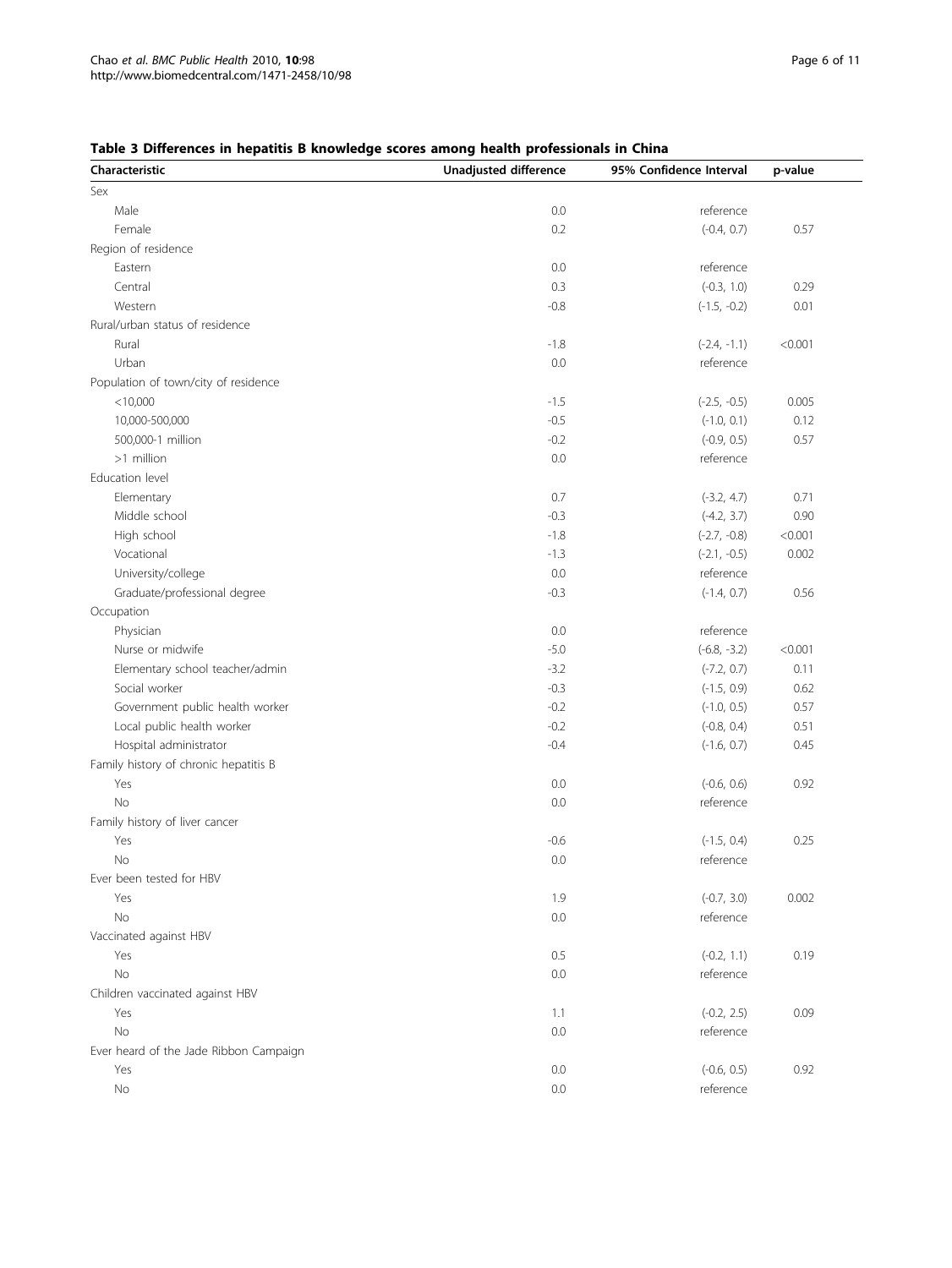# Table 3: Differences in hepatitis B knowledge scores among health professionals in China (Continued)

| Hepatitis B health practices                                                                     |                      |                                |              |
|--------------------------------------------------------------------------------------------------|----------------------|--------------------------------|--------------|
| If someone tests positive for HBV, do you report the results to the ?                            |                      |                                |              |
| Only to the patient $(\pm$ health department)                                                    | 0.0                  | reference                      |              |
| To the patient and the patient's school or employer                                              | $-0.5$               | $(-1.1, 0.1)$                  | 0.08         |
| Only to the patient's school or employer                                                         | $-1.9$               | $(-2.6, -1.2)$                 | < 0.001      |
| Does your city/village restrict HBV-infected individuals from working for the government?        |                      |                                |              |
| Yes                                                                                              | 0.7                  | $(-0.2, 1.7)$                  | 0.11         |
| No                                                                                               | 0.0                  | reference                      |              |
| Does your city/village restrict HBV-infected individuals from attending schools?                 |                      |                                |              |
| Yes                                                                                              | 0.5                  | $(-0.2, 1.2)$                  | 0.19         |
| No                                                                                               | $0.0\,$              | reference                      |              |
| Does your city/village require HBV-infected individuals to have separate eating utensils/plates? |                      |                                |              |
| Yes                                                                                              | 0.0                  | $(-0.8, 0.8)$                  | 0.97         |
| No                                                                                               | 0.0                  | reference                      |              |
| Does your city/village restrict HBV-infected individuals from working in healthcare?             |                      |                                |              |
| Yes                                                                                              | 0.2                  | $(-0.5, 0.9)$                  | 0.56         |
| No                                                                                               | 0.0                  | reference                      |              |
| What population groups receive free hepatitis B vaccines in your city/village?                   |                      |                                |              |
| Vaccines are free for newborns (± other groups)                                                  | 0.0                  | reference                      |              |
| Vaccines are free for health workers only                                                        | $-1.6$               | $(-3.4, 0.3)$                  | 0.10         |
| Vaccines are only for purchase                                                                   | 0.3                  | $(-0.7, 1.2)$                  | 0.61         |
| Vaccines are not available                                                                       | $-3.5$               | $(-6.4, -0.6)$                 | 0.02         |
| What do hospitals do with used needles in your city/village?                                     |                      |                                |              |
| Single use and destroy on site                                                                   | 0.0                  | reference                      |              |
| Single use but collected by supplier for disposal                                                | 0.9                  | $(-0.1, 1.9)$                  | 0.07         |
| Disinfect and reuse                                                                              | $-3.2$               | $(-4.8, -1.5)$                 | < 0.001      |
| Don't know                                                                                       | 0.5                  | $(-0.2, 1.2)$                  | 0.26         |
| What forms of HBV educational material do you utilize in your workplace?                         |                      |                                |              |
| Posters                                                                                          | 0.3                  | $(-0.5, 1.1)$                  | 0.42         |
| Printed information                                                                              | 0.4                  | $(-0.3, 1.2)$                  | 0.28         |
| Posters and printed information                                                                  | 0.5                  | $(-0.3, 1.3)$                  | 0.22         |
| None                                                                                             | 0.0                  | reference                      |              |
|                                                                                                  | Adjusted difference* | 95% Confidence Interval        | p-value      |
|                                                                                                  | 0.0                  | reference                      |              |
|                                                                                                  | $-0.1$               | $(-0.5, 0.4)$                  | 0.84         |
|                                                                                                  | 0.0                  | reference                      |              |
|                                                                                                  |                      |                                |              |
|                                                                                                  | 0.0<br>$-0.3$        | $(-0.6, 0.6)$<br>$(-0.9, 0.3)$ | 0.99<br>0.28 |
|                                                                                                  |                      |                                | 0.004        |
|                                                                                                  | $-1.0$<br>0.0        | $(-1.6, -0.3)$                 |              |
|                                                                                                  | $-0.5$               | reference                      |              |
|                                                                                                  |                      | $(-1.5, 0.5)$                  | 0.32         |
|                                                                                                  | $-0.1$               | $(-0.7, 0.4)$                  | 0.67         |
|                                                                                                  | $-0.1$               | $(-0.7, 0.5)$                  | 0.79         |
|                                                                                                  | 0.0                  | reference                      |              |
|                                                                                                  | 0.3                  | $(-3.1, 3.8)$                  | 0.85         |
|                                                                                                  | $-0.6$               | $(-4.0, 2.9)$                  | 0.75         |
|                                                                                                  | $-1.2$               | $(-2.1, -0.3)$                 | 0.008        |
|                                                                                                  | $-1.3$               | $(-2.0, -0.5)$                 | < 0.001      |
|                                                                                                  | 0.0                  | reference                      |              |
|                                                                                                  | 0.1                  | $(-0.9, 1.1)$                  | 0.84         |
|                                                                                                  | 0.0                  | reference                      |              |
|                                                                                                  | $-2.4$               | $(-4.3, -0.5)$                 | 0.01         |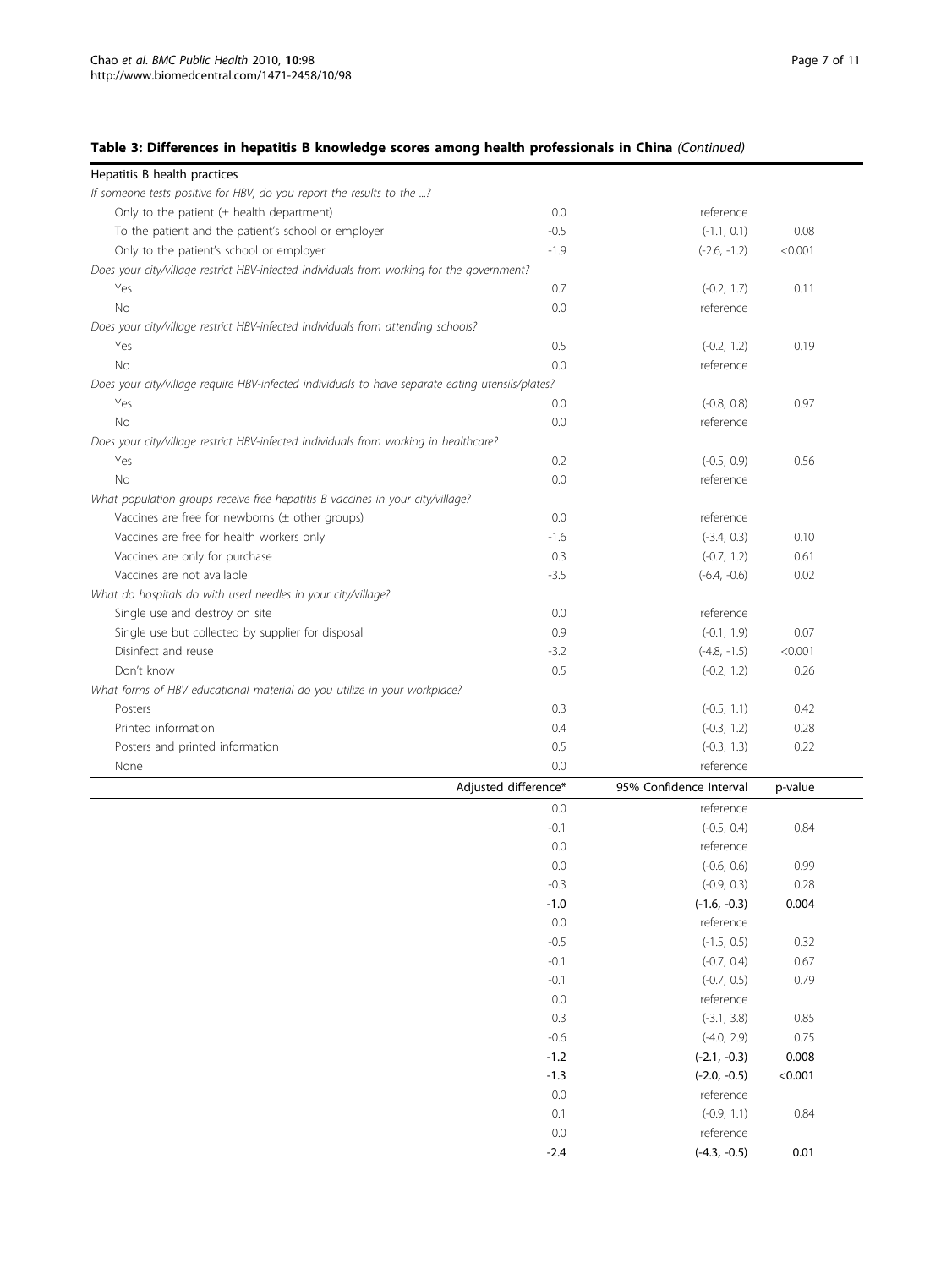| $-3.9$  | $(-7.4, -0.4)$ | 0.03    |
|---------|----------------|---------|
| $0.0\,$ | $(-1.1, 1.1)$  | 0.99    |
| 0.3     | $(-0.4, 1.0)$  | 0.42    |
| $-0.1$  | $(-0.7, 0.5)$  | 0.77    |
| $-0.2$  | $(-1.3, 0.9)$  | 0.73    |
| $0.0\,$ | $(-0.5, 0.5)$  | 0.93    |
| 0.0     | reference      |         |
| $0.0\,$ | $(-0.9, 0.9)$  | 0.96    |
| $0.0\,$ | reference      |         |
| 1.2     | (0.1, 2.3)     | 0.03    |
| $0.0\,$ | reference      |         |
| $0.5\,$ | $(-0.2, 1.1)$  | 0.15    |
| $0.0\,$ | reference      |         |
| 0.3     | $(-0.9, 1.6)$  | 0.62    |
| 0.0     | reference      |         |
| $0.0\,$ | $(-0.4, 0.5)$  | 0.84    |
| $0.0\,$ | reference      |         |
| $0.0\,$ | reference      |         |
| $-0.2$  | $(-0.8, 0.3)$  | 0.37    |
| $-1.5$  | $(-2.1, -0.9)$ | < 0.001 |
| 0.2     | $(-0.6, 1.1)$  | 0.59    |
| $0.0\,$ | reference      |         |
| $0.5\,$ | $(-0.1, 1.2)$  | 0.09    |
| $0.0\,$ | reference      |         |

Table 3: Differences in hepatitis B knowledge scores among health professionals in China (Continued)

\*Adjusted for urban/rural status of residence, education level, occupation, HBV testing practices, HBV test notification practices, and availability of free vaccines HBV: hepatitis B virus

Taken together, our findings demonstrate the need for improved, targeted education and training of health professionals in regions with low HBV-related knowledge in order to increase preventive practices and decrease rates of transmission and morbidity and mortality due to chronic HBV infection.

## Recent progress in China

Several noteworthy advances have been made in HBV prevention and knowledge in China during the past decade. In 1992, the Chinese government recommended routine hepatitis B vaccination of infants, but high vaccine prices and user fees barred all but the wealthiest persons from being vaccinated [[15](#page-10-0)]. Therefore, in 2002, the Chinese Ministry of Health partnered with the GAVI Alliance (formerly the Global Alliance for Vaccines and Immunisation) to distribute hepatitis B vaccines to economically disadvantaged provinces and counties in western and central China. Furthermore, in 2005, all charges and user fees for the hepatitis B vaccine were abolished, making the vaccine free to all children in China. As a result of these programs, timely coverage with the birth dose of hepatitis B vaccine increased from 29.1% among children born in 1997 to 75.8% among children born in 2003; and completion of the hepatitis B vaccine series rose from 70.7% among children born in 1997 to 89.8% among those born in 2003. Coverage rates were even higher in the provinces and counties targeted by the China-GAVI project [[15](#page-10-0)]. Additional gains in HBV-related knowledge and prevention among healthcare providers and public health professionals could spur further acceleration in the pace of HBV prevention and control throughout China, bringing vaccination rates ever closer to 100%–particularly in the underaddressed population of children and adolescents born before 2003. In this latter group, successful pilot catch-up vaccination programs [\[21](#page-10-0)-[23\]](#page-10-0), as well as strong evidence that such programs would be cost-saving in China [[24\]](#page-10-0), may provide the impetus needed to implement a nationwide universal catch-up vaccination program for children and adolescents.

## HBV knowledge

Perhaps due in part to the recent progress in HBV prevention in China, most HBV knowledge questions on our survey were correctly answered by more than half of the participants, and the median overall score was 81% correct. Nevertheless, we found that critical gaps in HBV knowledge are still present among trained health workers in China. In particular, one-third of health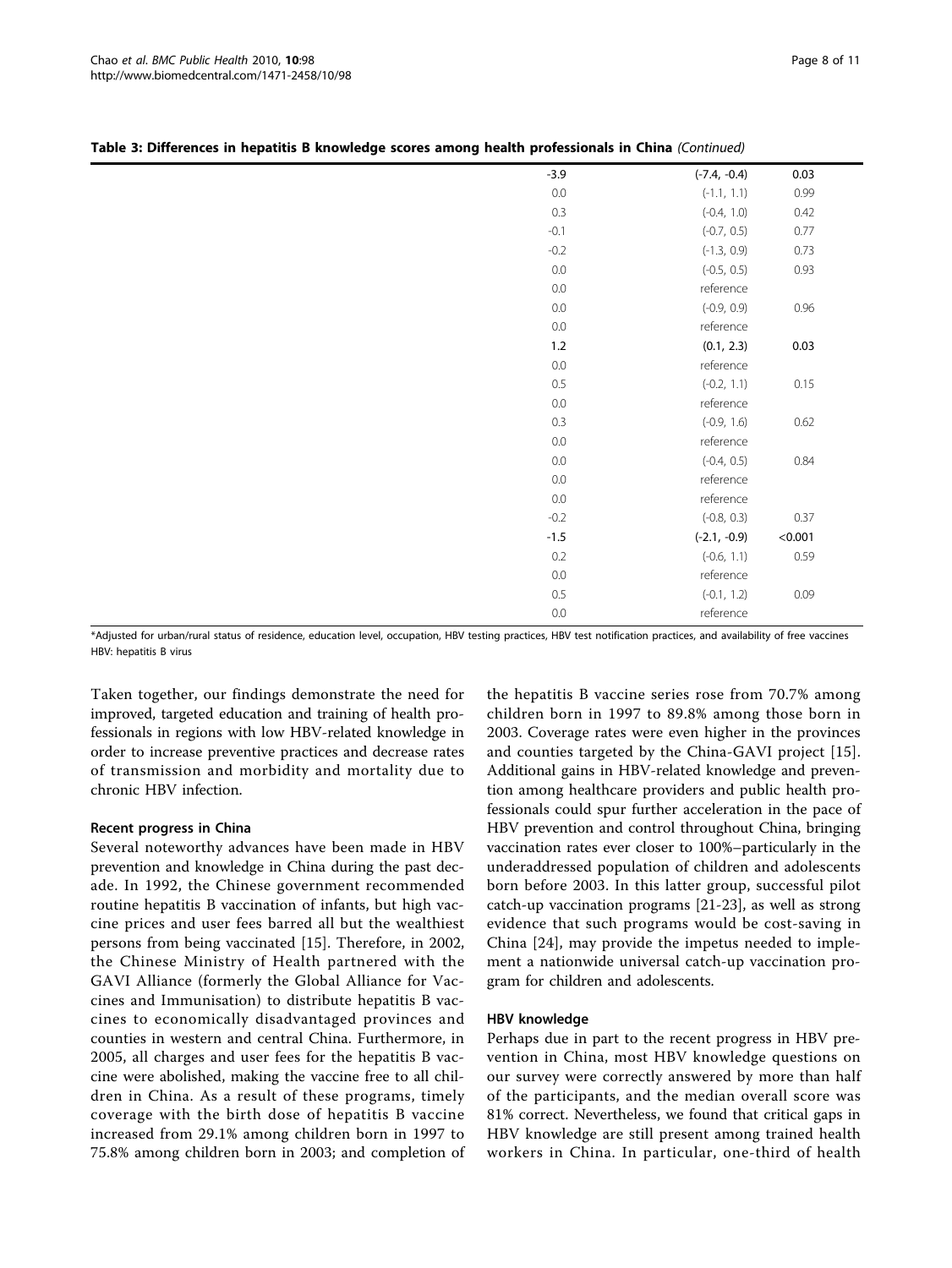workers in China were unaware of the typically asymptomatic nature of chronic HBV infection, as well as the endpoints of the disease, such as end-stage liver cirrhosis, liver cancer and premature death. Health workers lacking such knowledge may overlook the importance of screening asymptomatic children and adults, and vaccinating those who are susceptible. These observations are consistent with our findings that health workers who scored significantly higher on HBV knowledge-based questions had also been screened and vaccinated for HBV themselves.

Some health workers also fell short when it came to knowledge about the basics of preventing the further spread of the disease. One-third of health workers surveyed were not sufficiently informed about all the modes of transmission and the best ways to prevent transmission, including vaccination and safe needle disposal practices. Such lack of knowledge among health workers could translate into similarly deficient knowledge in the general population, thereby contributing to insufficient preventive practices that enable the persistence of high rates of HBV infection.

Based on our findings, these HBV knowledge deficits were most substantial in rural regions of China. This disparity may be partially attributable to the reported difficulties in HBV training, vaccine transportation, vaccine storage, and vaccine costs in rural areas, where 21.5 million live below the official "absolute poverty" line [[17,25\]](#page-10-0). Indeed, a quarter of surveyed individuals reported that there are no free hepatitis B vaccines available in their city/village. Yet, it should be noted that vaccine availability was not necessarily associated with better HBV knowledge. For instance, individuals from cities/villages that provided free vaccines to health workers scored marginally lower on HBV knowledgebased questions than those from cities/villages with only purchasable vaccines. The reason for this paradox is unclear and may be attributable to a lack of accompanying provider education even when the vaccine itself is available.

Health worker knowledge concerning the importance of newborn vaccination was high. In 2002, infant hepatitis B vaccination was added to China's National Immunization Program, and the China-GAVI Project was launched [[15\]](#page-10-0). Consistent with these government-led initiatives, our results show that the great majority of health workers knew that newborns have the greatest risk of becoming chronic HBV carriers, and that a timely HBV birth dose given to newborns is the best way to prevent transmission.

Our results also showed that nurses, midwives, and elementary school staff had significantly lower HBV knowledge scores than physicians, albeit based on a small sample size. This result suggests the need to target HBV education to nurses and midwives, some of whom are the only health workers present at the time of newborn delivery in rural regions, where low-income families tend to give birth at home [\[15](#page-10-0)]; and to provide better HBV information to elementary school teachers and administrators, who can play a critical role in promoting catch-up hepatitis B vaccination among vulnerable schoolchildren who were not vaccinated at birth.

# Additional obstacles to prevention

While improving provider and health worker knowledge regarding HBV prevention is a necessary first step toward HBV prevention, other additional obstacles often hinder translation of knowledge into effective preventive practices. In 1993 Clayton et al. performed a study using a different self-administered questionnaire to evaluate HBV knowledge and preventive practices among 260 village doctors in the mostly rural Minhou county of the Fujian Province [[17](#page-10-0)]. They found that provider knowledge often did not translate into preventive practices with their patients. According to Clayton et al., 90% local village doctors in Minhou county correctly identified the modes of HBV transmission. However, when asked to give medical advice to imaginary patients, only 8.5% of the survey respondents advised vaccination and only nine (3.5%) cautioned an HBsAg-positive patient against giving blood. The authors of the study suggested that HBV information may have been memorized, but not enough training was given on how to put that information into practice. Their findings contrast with those from a 2007 study done in the San Francisco Bay Area of California, where greater provider knowledge about the risk factors/guidelines of HBV-associated primary liver cancer in Asian Americans was correlated with greater HBV screening efforts [[26](#page-10-0)]. This country-tocountry difference suggests that gaps in implementation of preventive practices in China cannot be accounted for by lack of knowledge alone.

One explanation could be the stigma of chronic hepatitis B–a widespread basis for employment, school, and social discrimination in China, but not in the United States. A quarter of all health workers we surveyed stated that they report a positive test result to the patient's school, and an even greater proportion report the results to the patient's employer. These reporting policies suggest that an underlying prejudice against chronically infected individuals in China may deter at-risk individuals from getting screened (even if screening is available) and subsequently receiving the vaccine or being monitored for liver cancer. In an effort to curtail HBVrelated discrimination, the Chinese Ministry of Health and Ministry of Human Resources and Social Security co-issued a notice in 2007 stating that an employer shall not refuse to employ or dismiss an HBV carrier because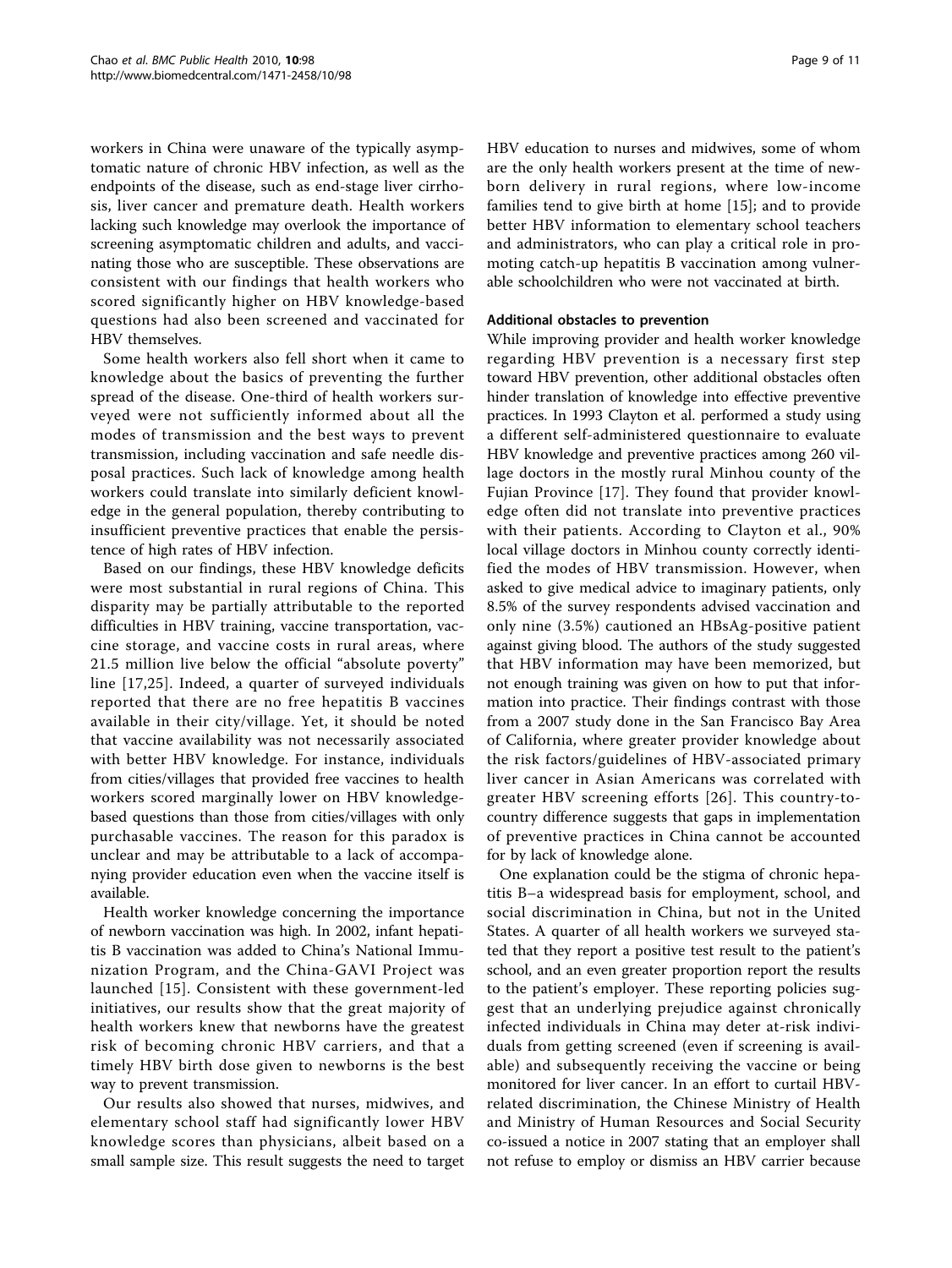<span id="page-9-0"></span>of his or her infection status, unless the person is banned from the job by laws, regulations, or Ministry of Health rules [[27\]](#page-10-0). In December 2009, the Ministry of Health further announced that it would soon prohibit the long-standing practice of mandatory HBV testing during physical exams given for employment or school enrollment, signaling further progress in fighting discrimination [[28\]](#page-10-0). However, methods for supervising and enforcing this new policy are unclear. Furthermore, poor HBV-related knowledge in the general population– and, most likely, among health professionals–still perpetuates social discrimination against chronically infected individuals in China [[19,20](#page-10-0)].

## Study limitations

Our research should be viewed with the following limitations in mind. Firstly, all collected data were selfreported and therefore not verifiable. In particular, there was some inconsistency in the collected data (i.e., participants provided multiple answers to questions that asked for only one answer), indicating that some of the reported information was unreliable. Secondly, because our study was cross-sectional in nature, we cannot attribute causation to individual factors. (i.e., we could not show that being screened for HBV leads to greater HBV knowledge, or vice versa). Lastly, because of the non-random sampling of health workers, our conclusions have limited generalizability to other health workers in China, since all the participants were relatively well-educated health workers whose work specifically involved addressing health risks pertaining to liver cancer. However, given the inadequate HBV-related knowledge in this highly educated sample, it is reasonable to assume that other health workers have similar or poorer knowledge about HBV. Insofar as health providers are the individuals most trusted to provide health information and healthcare to the public at large, better education of healthcare providers and public health professionals is critical to disseminating HBV-related knowledge and preventive practices throughout the population of China.

## Implications for future initiatives

In spite of the limitations, our study also has several strengths. To our knowledge, there have been no other studies on HBV knowledge and practices performed on such a broad representation of health professionals from different provinces in China. Given the absence of prior data, our findings present novel and valuable information regarding the presence and nature of knowledge deficits among local health workers, as well as demonstrating a direct relationship between low HBV-related knowledge and insufficient HBV preventive practices.

## Conclusions

Our study highlights the continuing need for greater HBV knowledge in the rural reaches of China, as well as creative health strategies that address the complexities of translating HBV knowledge into effective prevention. In addition, our results emphasize the importance of establishing and enforcing patient privacy policies, as well as improving general awareness about HBV transmission, to abolish discrimination against chronically infected individuals. With the combined effort of HBV educated health workers, health providers, policy makers, scientists, and government officials, the People's Republic of China can make even greater strides toward eliminating HBV transmission and the burden of disease due to this lethal yet preventable infection.

#### Acknowledgements

The authors thank Jordan Su (formerly of the Asian Liver Center at Stanford University) and Linda Zhang and Professor Chong-Ao Su (formerly of the China Foundation for Hepatitis Prevention and Control). This study was funded by the Asian Liver Center at Stanford University and by the Lui Hac Minh Foundation.

#### Author details

<sup>1</sup> Asian Liver Center at Stanford University, Stanford, California, USA. <sup>2</sup> Cancer Prevention Institute of California (formerly the Northern California Cancer Center), Fremont, California, USA.

#### Authors' contributions

JC participated in data collection and interpretation and drafted the manuscript. ETC performed the statistical analysis, participated in data interpretation, and drafted and revised the manuscript. SKSS conceived of the study and its design and coordinated data collection. All authors participated in critically revising the manuscript, and read and approved the final manuscript.

## Competing interests

The authors declare that they have no competing interests.

### Received: 27 October 2009 Accepted: 25 February 2010 Published: 25 February 2010

#### References

- 1. Custer B, Sullivan SD, Hazlet TK, Iloeje U, Veenstra DL, Kowdley KV: [Global](http://www.ncbi.nlm.nih.gov/pubmed/15602165?dopt=Abstract) [epidemiology of hepatitis B virus.](http://www.ncbi.nlm.nih.gov/pubmed/15602165?dopt=Abstract) J Clin Gastroenterol 2004, 38(10 Suppl): S158-168
- 2. World Health Organization: Country Cooperation Strategy at a Glance: China. Geneva: World Health Organization 2006, 2 [[http://www.who.int/](http://www.who.int/countryfocus/cooperation_strategy/ccsbrief_chn_en.pdf) [countryfocus/cooperation\\_strategy/ccsbrief\\_chn\\_en.pdf\]](http://www.who.int/countryfocus/cooperation_strategy/ccsbrief_chn_en.pdf).
- 3. World Health Organization (WHO): Hepatitis B Fact Sheet No. 204. Geneva: World Health Organization 2008, 2 [\[http://www.who.int/mediacentre/](http://www.who.int/mediacentre/factsheets/fs204/en/) [factsheets/fs204/en/\]](http://www.who.int/mediacentre/factsheets/fs204/en/).
- 4. Parkin DM: [The global health burden of infection-associated cancers in](http://www.ncbi.nlm.nih.gov/pubmed/16404738?dopt=Abstract) [the year 2002.](http://www.ncbi.nlm.nih.gov/pubmed/16404738?dopt=Abstract) Int J Cancer 2006, 118(12):3030-3044.
- 5. Hwang SJ, Tong MJ, Lai PP, Ko ES, Co RL, Chien D, Kuo G: [Evaluation of](http://www.ncbi.nlm.nih.gov/pubmed/8912133?dopt=Abstract) [hepatitis B and C viral markers: clinical significance in Asian and](http://www.ncbi.nlm.nih.gov/pubmed/8912133?dopt=Abstract) [Caucasian patients with hepatocellular carcinoma in the United States](http://www.ncbi.nlm.nih.gov/pubmed/8912133?dopt=Abstract) [of America.](http://www.ncbi.nlm.nih.gov/pubmed/8912133?dopt=Abstract) J Gastroenterol Hepatol 1996, 11(10):949-954.
- World Health Organization, Regional Office for the Western Pacific: Country Profiles on HIV/AIDS: China. Manila: World Health Organization Regional Office for the Western Pacific 2009, 1 [[http://www.wpro.who.int/sites/hsi/](http://www.wpro.who.int/sites/hsi/profiles/hsi_chn.htm) [profiles/hsi\\_chn.htm](http://www.wpro.who.int/sites/hsi/profiles/hsi_chn.htm)].
- 7. Goldstein ST, Zhou F, Hadler SC, Bell BP, Mast EE, Margolis HS: [A](http://www.ncbi.nlm.nih.gov/pubmed/16249217?dopt=Abstract) [mathematical model to estimate global hepatitis B disease burden and](http://www.ncbi.nlm.nih.gov/pubmed/16249217?dopt=Abstract) [vaccination impact.](http://www.ncbi.nlm.nih.gov/pubmed/16249217?dopt=Abstract) Int J Epidemiol 2005, 34(6):1329-1339.